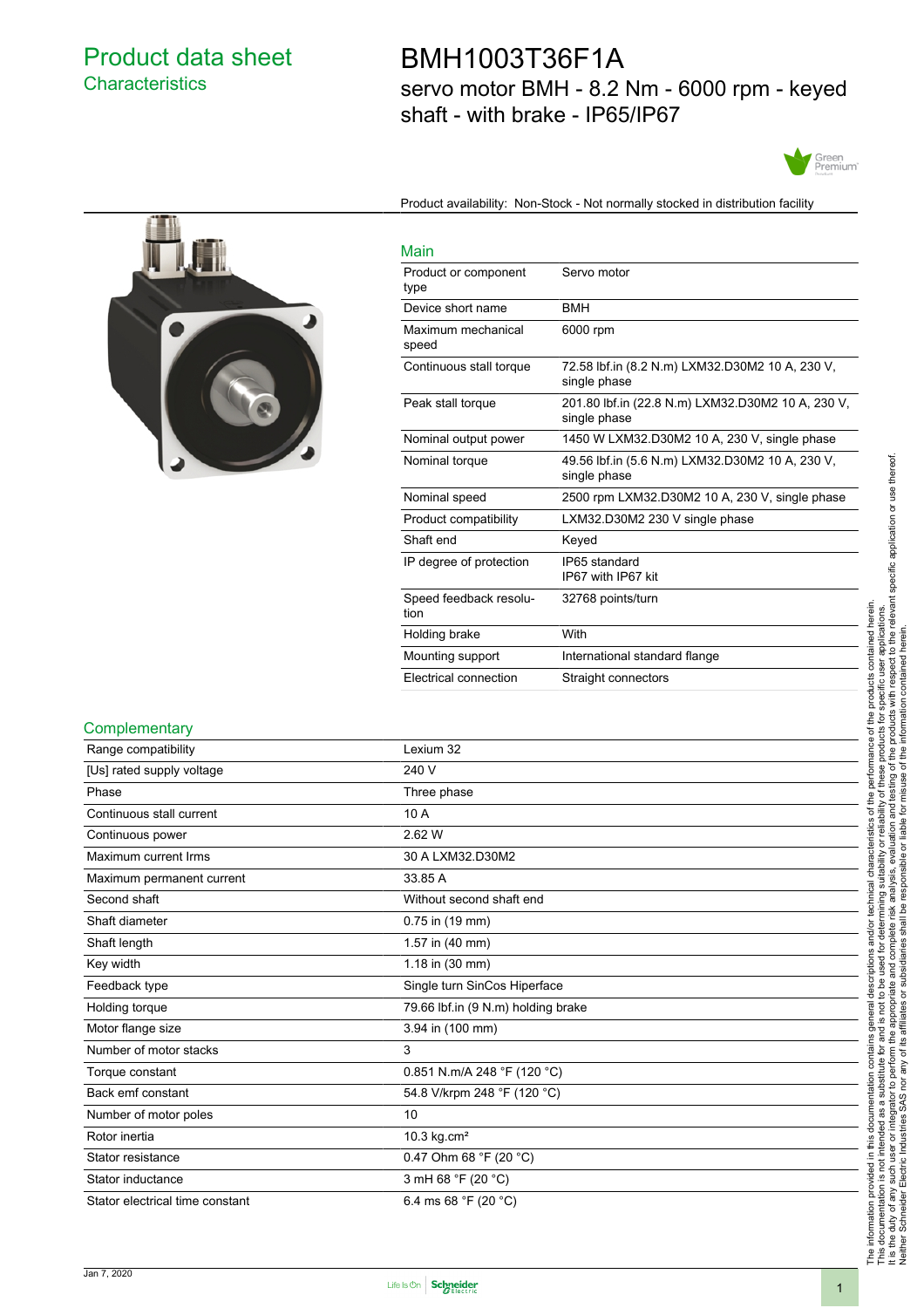| Maximum radial force Fr               | 1050 N 1000 rpm            |  |  |
|---------------------------------------|----------------------------|--|--|
|                                       | 830 N 2000 rpm             |  |  |
|                                       | 730 N 3000 rpm             |  |  |
|                                       | 660 N 4000 rpm             |  |  |
|                                       | 610 N 5000 rpm             |  |  |
| Maximum axial force Fa                | $0.2 \times Fr$            |  |  |
| Brake pull-in power                   | 18 W                       |  |  |
| Type of cooling                       | Natural convection         |  |  |
| Length                                | 9.22 in (234.3 mm)         |  |  |
| Centring collar diameter              | 3.74 in (95 mm)            |  |  |
| Centring collar depth                 | $0.14$ in $(3.5$ mm)       |  |  |
| Number of mounting holes              | 4                          |  |  |
| Mounting holes diameter               | $0.35$ in $(9 \text{ mm})$ |  |  |
| Circle diameter of the mounting holes | 4.53 in (115 mm)           |  |  |
| Net weight                            | 17.97 lb(US) (8.15 kg)     |  |  |

### Ordering and shipping details

| Category            | 18282 - LEXIUM 32 MOTORS |  |
|---------------------|--------------------------|--|
| Discount Schedule   | <b>PC53</b>              |  |
| <b>GTIN</b>         | 03606485197999           |  |
| Package weight(Lbs) | 8.43 kg (18.59 lb(US))   |  |
| Returnability       | No                       |  |
| Country of origin   | DE                       |  |

## Offer Sustainability

| Sustainable offer status        | Green Premium product                                                                                                                                                                                                             |  |  |
|---------------------------------|-----------------------------------------------------------------------------------------------------------------------------------------------------------------------------------------------------------------------------------|--|--|
| California proposition 65       | WARNING: This product can expose you to chemicals including: Lead and lead<br>compounds which is known to the State of California to cause Carcinogen & Re-<br>productive harm. For more information go to www.p65warnings.ca.gov |  |  |
| <b>REACh Regulation</b>         | <b>E</b> <sup><i>R</i></sup> REACh Declaration                                                                                                                                                                                    |  |  |
| <b>EU RoHS Directive</b>        | Pro-active compliance (Product out of EU RoHS legal scope) <b>EV</b> EU RoHS Decla-<br>ration                                                                                                                                     |  |  |
| Mercury free                    | Yes                                                                                                                                                                                                                               |  |  |
| RoHS exemption information      | <b>E</b> Yes                                                                                                                                                                                                                      |  |  |
| China RoHS Regulation           | China RoHS Declaration                                                                                                                                                                                                            |  |  |
| <b>Environmental Disclosure</b> | Froduct Environmental Profile                                                                                                                                                                                                     |  |  |
| <b>Circularity Profile</b>      | No need of specific recycling operations                                                                                                                                                                                          |  |  |
| WEEE                            | The product must be disposed on European Union markets following specific<br>waste collection and never end up in rubbish bins.                                                                                                   |  |  |

### Contractual warranty

Warranty 18 months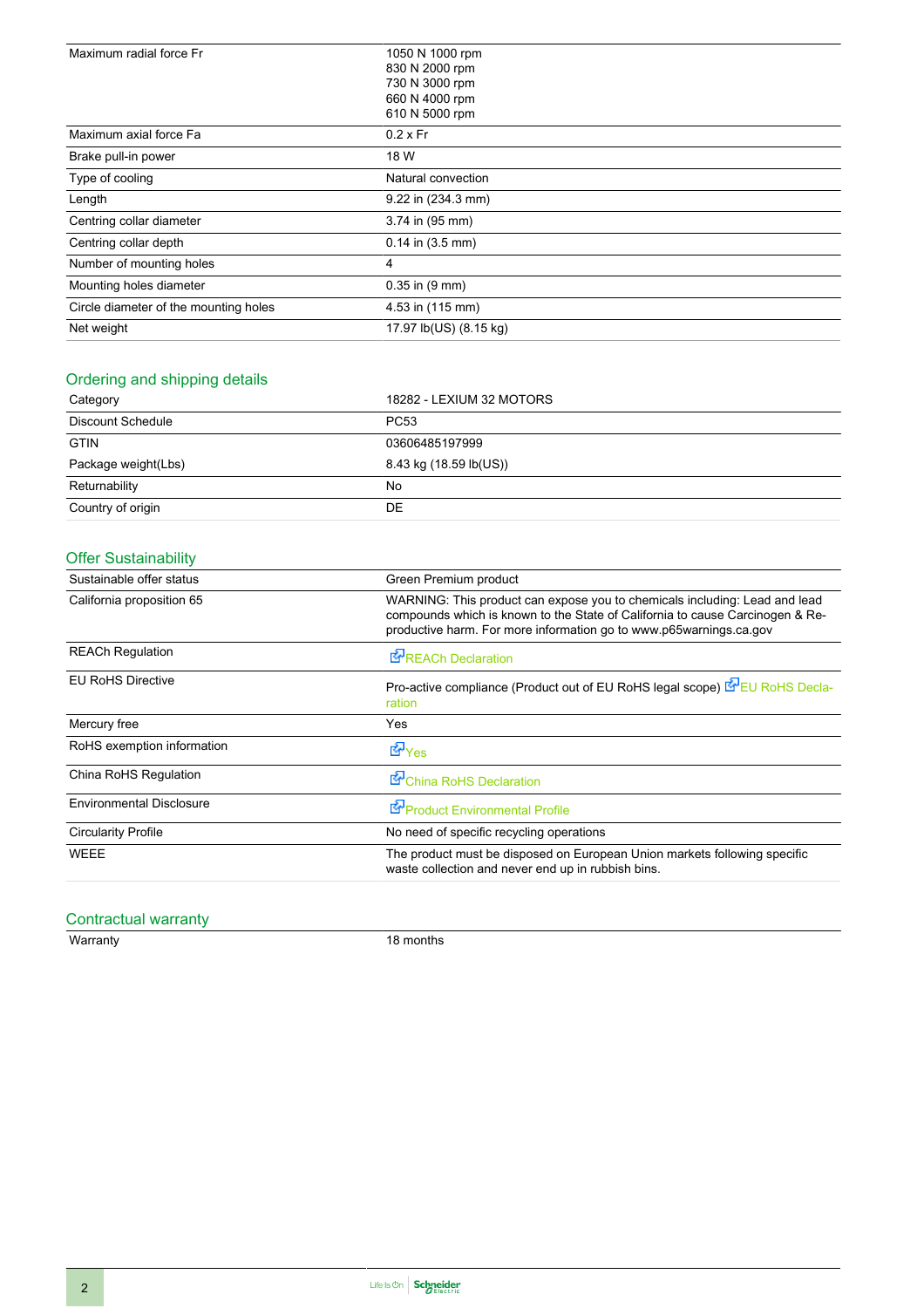# BMH1003T36F1A

#### Servo Motors Dimensions

#### Example with Straight Connectors



a: Power supply for servo motor brake<br>b: Power supply for servo motor encod

Power supply for servo motor encoder

(1) Shaft end, keyed slot (optional)

(2) For screw M6 x 21 mm/M6 x 0.83 in.

#### Dimensions in mm

| Straight connectors |      | Rotatable angled connectors |      | c (without brake) | c (with brake) |
|---------------------|------|-----------------------------|------|-------------------|----------------|
| b <sub>1</sub>      | b2   | b1                          | b2   |                   |                |
| 39.5                | 25.5 | 39.5                        | 39.5 | 192               | 234            |

#### Dimensions in in.

| Straight connectors |                | Rotatable angled connectors |       | $\mathsf{c}$ (without brake) | c (with brake) |
|---------------------|----------------|-----------------------------|-------|------------------------------|----------------|
| l b1                | b <sub>2</sub> | b١                          | b2    |                              |                |
| 1.55                | .00            | .55                         | 55. ا | 7.55                         | 9.21           |